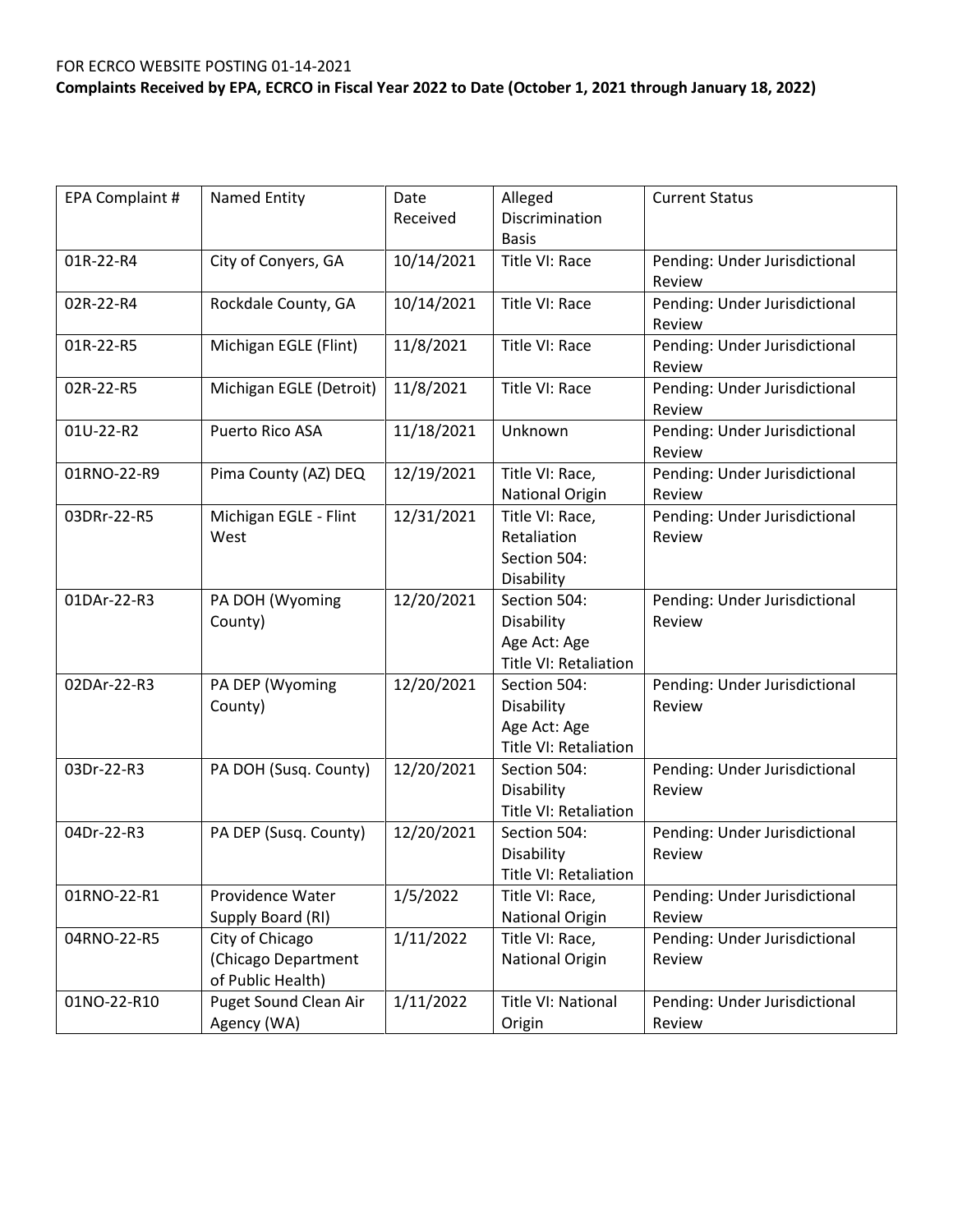| EPA Complaint # | Named Entity                                         | Date<br>Received | Alleged<br>Discrimination<br><b>Basis</b> | <b>Current Status</b>                                                                                                                   |
|-----------------|------------------------------------------------------|------------------|-------------------------------------------|-----------------------------------------------------------------------------------------------------------------------------------------|
| 01R-21-R9       | Bay Area Air Quality<br>Monitoring District, CA      | 11/30/2020       | Title VI: Race                            | Pending: Preliminary Findings of<br>Non-Compliance Issued<br>6/21/2021                                                                  |
| 02R-21-R9       | San Francisco Dept. of<br>Public Health, CA          | 11/30/2020       | Title VI: Race                            | Rejected 12/22/2020: Lack of<br>Jurisdiction                                                                                            |
| 01RNO-21-R5     | <b>Illinois EPA</b>                                  | 1/6/2021         | Title VI: Race,<br>National Origin        | Pending: In Informal Resolution<br><b>Agreement Negotiation</b>                                                                         |
| 01R-21-R3       | City of Ranson, WV                                   | 1/8/2021         | Title VI: Race                            | Rejected 1/28/2021: Lack of<br>Jurisdiction                                                                                             |
| 02R-21-R3       | Philadelphia Dept. of<br>Health, PA                  | 3/5/2021         | Title VI: Race                            | Pending: In Informal Resolution<br><b>Agreement Negotiation</b>                                                                         |
| 01R-21-R4       | Town of Trenton, NC                                  | 3/5/2021         | Title VI: Race                            | Rejected 3/22/2021: Lack of<br>Jurisdiction                                                                                             |
| 02AD-21-R4      | EPA Region 4                                         | 3/26/2021        | Section 504/Age<br>Act: Disability, Age   | Rejected 4/30/2021: Lack of<br>Jurisdiction                                                                                             |
| 03R-21-R4       | Tennessee Dept. of<br><b>Envir. and Conservation</b> | 5/21/2021        | Title VI: Race                            | Pending: In Informal Resolution<br><b>Agreement Negotiation</b>                                                                         |
| 01RNO-21-R6     | <b>Texas Department of</b><br>Transportation         | 5/28/2021        | Title VI: Race,<br><b>National Origin</b> | Rejected 6/24/2021: Same<br><b>Complaint Pending with Lead</b><br>Agency, US DOT                                                        |
| 02R-21-R5       | <b>Upper Miss River Basin</b><br>Association         | 5/28/2021        | Title VI: Race                            | Pending: In Informal Resolution<br><b>Agreement Negotiation</b>                                                                         |
| 02D-21-R3       | <b>Maryland Department</b><br>of the Environment     | 6/1/2021         | Section 504:<br>Disability,<br>Employment | Rejected 7/28/2021: Untimely<br><b>Filed/Same Complaint Pending</b><br>with EEOC                                                        |
| 04X-21-R4       | South Carolina<br>Agencies                           | 5/25/2021        | Unclear                                   | Rejected 7/7/2021: Lack of<br>Information/Complainant Non-<br>Responsive                                                                |
| 01DS-21-R2      | Borough of Sayreville,<br>NJ.                        | 6/29/2021        | Section 504/Title<br>IX: Disability, Sex  | Rejected 7/23/2021: Lack of<br>Jurisdiction                                                                                             |
| 03R-21-R3       | VA Department of<br><b>Environmental Quality</b>     | 7/21/2021        | Title VI: Race                            | Pending: In Informal Resolution<br><b>Agreement Negotiation</b>                                                                         |
| 04R-21-R3       | Hanover County, VA                                   | 7/21/2021        | Title VI: Race                            | Rejected 8/12/2021: Lack of<br>Jurisdiction                                                                                             |
| 02R-21-R6       | Texas Comm. on Envir.<br>Quality                     | 8/18/2021        | Title VI: Race                            | Pending: Under Investigation                                                                                                            |
| 02RNO-21-R2     | New York DEC                                         | 8/30/2021        | Title VI: Race;<br><b>National Origin</b> | Pending: In Informal Resolution<br><b>Agreement Negotiation</b>                                                                         |
| 03RNO-21-R2     | New York Dept of<br><b>Public Service</b>            | 8/30/2021        | Title VI: Race;<br><b>National Origin</b> | Not Accepted for Investigation<br>10/21/2021: Lack of Jurisdiction<br>(Accepted by DOT and DOT, EPA,<br>DEC and DPS are Coordinating on |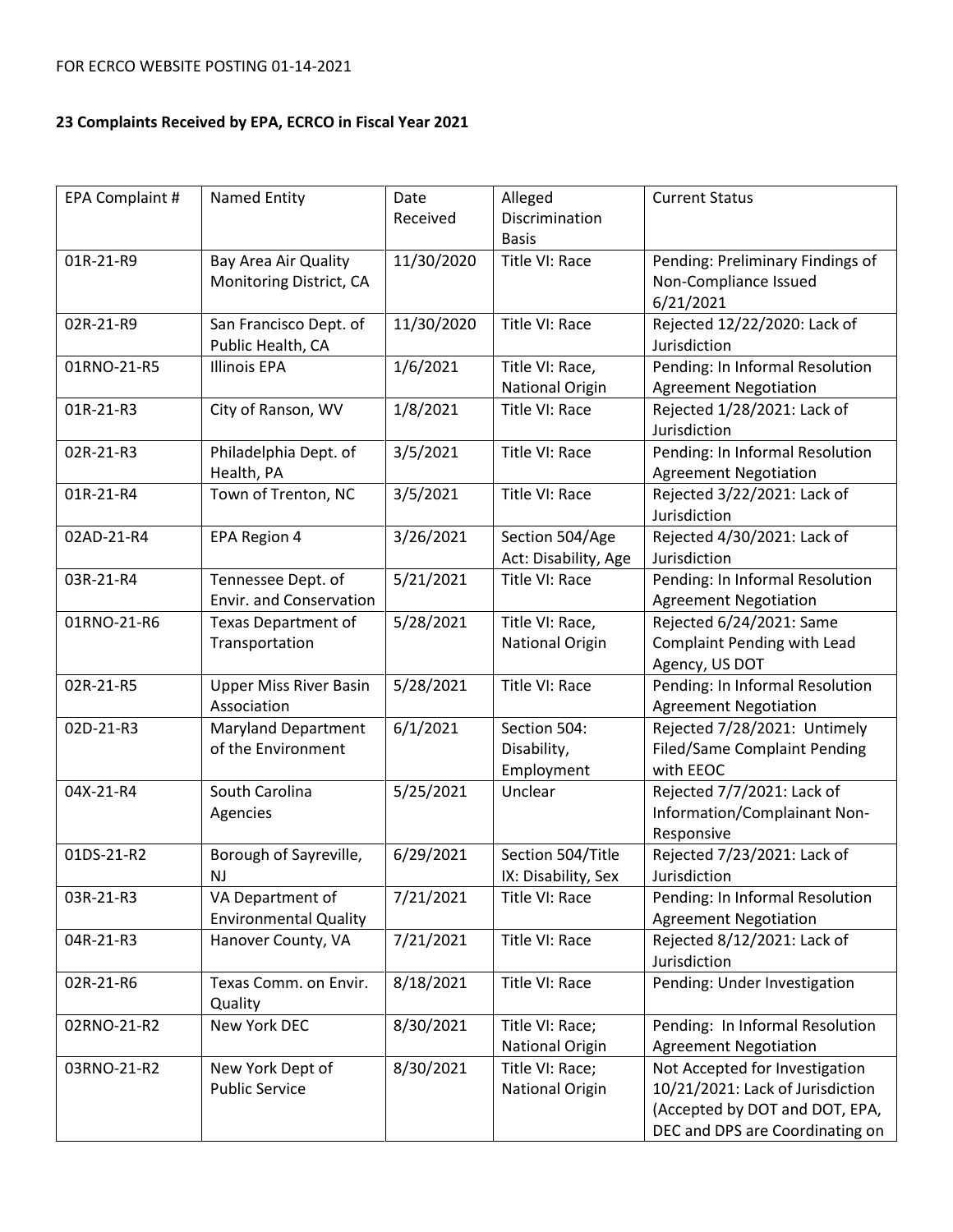#### FOR ECRCO WEBSITE POSTING 01-14-2021

|             |                              |           |                                    | <b>Informal Resolution Agreement</b>                                                                       |
|-------------|------------------------------|-----------|------------------------------------|------------------------------------------------------------------------------------------------------------|
|             |                              |           |                                    | Negotiation.                                                                                               |
| 04RNO-21-R2 | <b>National Grid</b>         | 8/30/2021 | Title VI: Race;<br>National Origin | Not Accepted for Investigation<br>10/21/2021: Lack of Jurisdiction<br>(Coordinating with DOJ, DOT,<br>DOE) |
| 03R-21-R5   | Kalamazoo County             | 9/1/2021  | Title VI: Race                     | Rejected 11/24/2021: Untimely<br>Filed                                                                     |
| 04R-21-R5   | Michigan EGLE<br>(Kalamazoo) | 9/1/2021  | Title VI: Race                     | Pending: Under Investigation                                                                               |
| 03NO-21-R6  | New Mexico Env. Dept.        | 9/16/2021 | Title VI: National<br>Origin       | Pending: In Informal Resolution<br><b>Agreement Negotiation</b>                                            |
| 05RNO-21-R4 | North Carolina DEQ           | 9/27/2021 | Title VI: Race,<br>National Origin | Pending: Under Investigation                                                                               |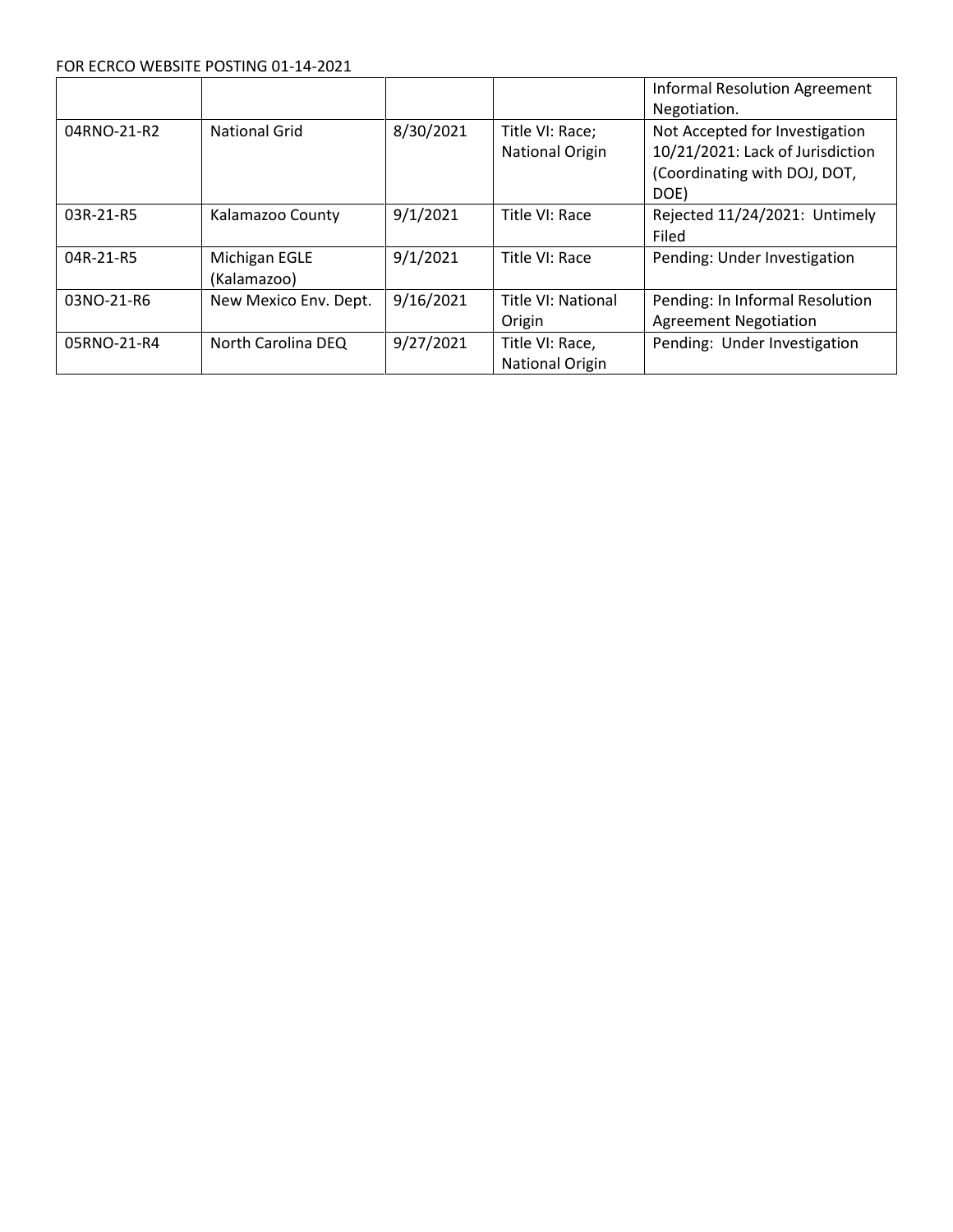| EPA Complaint # | Named Entity                | Date       | <b>Alleged Discrimination</b>      | <b>Current Status</b>                                        |
|-----------------|-----------------------------|------------|------------------------------------|--------------------------------------------------------------|
|                 |                             | Received   | <b>Basis</b>                       |                                                              |
| 01U-20-R3       | PA Dept of<br>Corrections   | 10/16/2019 | Unknown                            | Rejected/Referred to DOJ<br>10/17/2020: Lack of Jurisdiction |
| 01U-20-R6       | Texas Dept of               | 10/29/2019 | Unknown                            | Rejected/Referred to DOJ                                     |
|                 | <b>Criminal Justice</b>     |            |                                    | 10/30/2020: Lack of Jurisdiction                             |
| 01R-20-R4       | ADEM - Dothan MSW           | 10/31/2019 | Title VI: Race                     | Rejected without Prejudice                                   |
|                 | Landfill                    |            |                                    | 11/22/2019: Not Ripe for Review                              |
| 01NO-20-R9      | <b>UTC Collins</b>          | 11/4/2019  | Title VI: National                 | Rejected 11/8/2019: Lack of                                  |
|                 | Aerospace                   |            | Origin                             | Jurisdiction                                                 |
| 02NO-20-R6      | Texas CEQ                   | 11/12/2019 | Title VI: National                 | Resolved with Informal Resolution                            |
|                 |                             |            | Origin                             | Agreement 11/4/2020: In                                      |
|                 |                             |            |                                    | Monitoring                                                   |
| 03D-20-R6       | Senior Services of          | 11/14/2019 | Section 504: Disability            | Rejected/Referred to EEOC                                    |
|                 | America, Inc.               |            |                                    | 12/9/2019: Lack of                                           |
|                 |                             |            |                                    | Jurisdiction/Required Referral                               |
| 01NO-20-R10     | <b>Puget Sound Clean</b>    | 11/15/2019 | Title VI: National                 | Rejected without Prejudice                                   |
|                 | Air Agency                  |            | Origin                             | 12/9/2019: Not Ripe for Review                               |
| 01D-20-R5       | <b>Wisconsin DNR</b>        | 12/5/2019  | Section 504: Disability            | Rejected/Referred to EEOC                                    |
|                 |                             |            |                                    | 12/26/2019: Lack of Jurisdiction                             |
| 02r-20-R9       | Hawaii DOA                  | 1/9/2020   | Title VI: Retaliation,             | Rejected/Referred to EEOC                                    |
|                 |                             |            | <b>National Origin</b>             | 1/31/2020: Investigation                                     |
|                 |                             |            |                                    | Unjustified/Lack of Jurisdiction                             |
| 02NO-20-R10     | <b>Puget Sound Clean</b>    | 1/31/2020  | Title VI: National                 | Rejected without Prejudice                                   |
|                 | Air Agency                  |            | Origin                             | 2/25/2020: Not Ripe for Review                               |
| 02R-20-R4       | <b>NC DEQ</b>               | 2/6/2020   | Title VI: Race, National           | Rejected without Prejudice                                   |
|                 |                             |            | Origin                             | 3/2/2020: Not Ripe for Review                                |
| 03R-20-R4       | Kennesaw State Univ.        | 2/11/2020  | Title VI: Race                     | Rejected 3/3/2020: Same                                      |
|                 |                             |            |                                    | <b>Complaint Pending with Lead</b>                           |
|                 |                             |            |                                    | Agency, US Dept of Education                                 |
| 02NO-20-R3      | <b>WV DHHR</b>              | 3/19/2020  | Title VI: Race, National           | Pending: In Informal Resolution                              |
|                 |                             |            | Origin                             | Negotiation                                                  |
| 04X-20-R4       | <b>NC DEQ</b>               | 4/2/2020   | Title VI: Race                     | Rejected 4/6/2020:                                           |
|                 |                             |            |                                    | Correspondent Contacted NCDEQ                                |
|                 |                             |            |                                    | directly to resolve                                          |
| 01NO-20-R1      | Mass EEA                    | 6/1/2020   | Title VI: National                 | Rejected: Converted to                                       |
|                 |                             |            | Origin                             | Compliance Review 7/27/2020                                  |
| 02NO-20-R1      | MA Dept of Public           | 6/1/2020   | Title VI: National                 | Rejected 6/29/2020: Lack of                                  |
|                 | <b>Utilities</b>            |            | Origin                             | Jurisdiction                                                 |
| 03NO-20-R1      | <b>MA Energy Facilities</b> | 6/1/2020   | Title VI: National                 | Rejected 6/29/2020: Lack of                                  |
|                 | <b>Siting Board</b>         |            | Origin                             | Jurisdiction                                                 |
| 04Dr-20-R6      | City of Colleyville, TX     | 7/9/2020   | Section 504: Disability,           | Rejected 7/31/2020: Lack of                                  |
|                 |                             |            | Retaliation                        | Jurisdiction, Provided DHS Info                              |
| 01CR-20-R1      | Mass EEA Compliance         | 8/10/2020  | Title VI: National                 | Pending: In Informal Resolution                              |
|                 | Review                      |            | Origin                             | Negotiation<br>Pending: Partial Prelim Findings              |
| 01RNO-20-R7     | Missouri DNR                | 9/9/2020   | Title VI: Race, National<br>Origin | Issued 3/30/2021 on Issue 2; Issue                           |
|                 |                             |            |                                    | 1 Remains under Investigation                                |
|                 |                             |            |                                    |                                                              |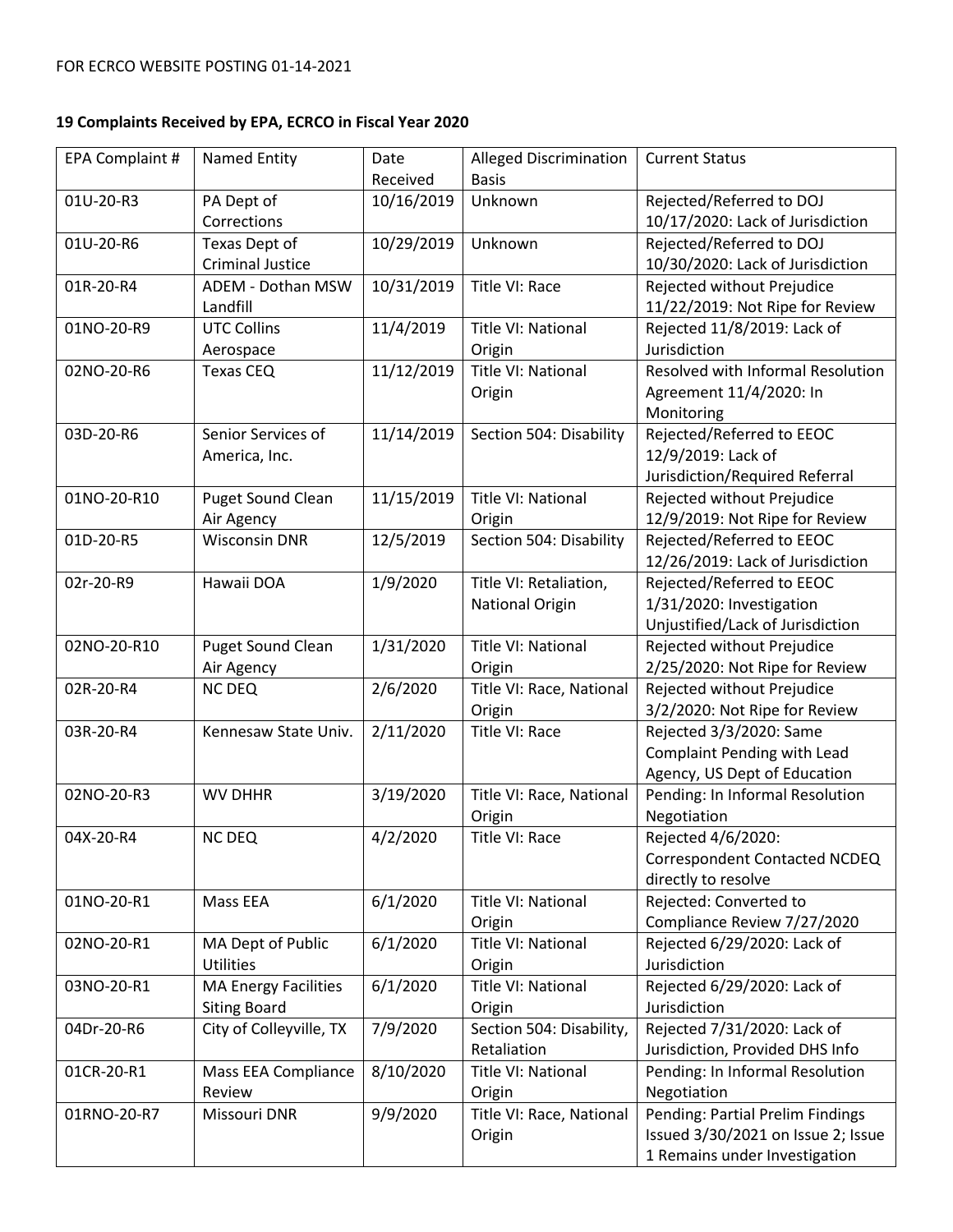| EPA Complaint # | <b>Named Entity</b>                            | Date<br>Received | Alleged<br>Discrimination<br><b>Basis</b> | <b>Current Status</b>                                                                                              |
|-----------------|------------------------------------------------|------------------|-------------------------------------------|--------------------------------------------------------------------------------------------------------------------|
| 01D-19-R5       | MN Dept of Ag                                  | 10/16/2018       | Section 504/Title<br>VI: Disability       | Resolved with Informal<br><b>Resolution Agreement</b><br>8/19/2019: In Monitoring                                  |
| 01R-19-R4       | City of Atlanta                                | 11/1/2018        | Title VI:<br>Race/income                  | Rejected 5/2/2019: Allegations<br>Insufficiently Grounded in Fact                                                  |
| 02R-19-R4       | <b>GA Dept of Natural</b><br>Resources         | 11/1/2018        | Title VI:<br>Race/income                  | Rejected 5/2/2019: Allegations<br>Insufficiently Grounded in Fact                                                  |
| 01R-19-R3       | VA DEQ                                         | 11/21/2018       | Title VI: Race                            | Rejected without Prejudice<br>12/28/2018: Not Ripe for Review                                                      |
| 01RNO-19-R9     | <b>Collins Aerospace</b>                       | 3/26/2019        | Title VI: National<br>Origin              | Rejected 4/9/2019: Lack of<br>Jurisdiction                                                                         |
| 02U-19-R9       | CA Dept of Corrections<br>- Medical Facility 1 | 4/3/2019         | Unknown                                   | Rejected/Referred to DOJ<br>4/8/2019: Lack of Jurisdiction                                                         |
| 01Rr-19-R6      | <b>Texas CEQ</b>                               | 4/8/2019         | Title VI: Race,<br>Retaliation            | Rejected/Referred to EEOC<br>5/1/2019: Lack of Jurisdiction                                                        |
| 03U-19-R9       | CA Dept of Corrections<br>- Medical Facility 2 | 4/29/2019        | Unknown                                   | Rejected/Referred to DOJ<br>5/2/2019: Lack of Jurisdiction                                                         |
| 03R-19-R4       | City of St. Augustine FL                       | 5/8/2019         | Title VI: Race                            | Rejected 5/30/2019: Allegations<br>Insufficiently Grounded in Fact                                                 |
| 04R-19-R4       | <b>GA Dept of Natural</b><br>Resources         | 5/23/2019        | Title VI: Race                            | Rejected 6/17/2019: Referred to<br>DHS/DOI As Lead Agencies                                                        |
| 02NO-19-R6      | New Mexico Env. Dept.                          | 6/3/2019         | Title VI: National<br>Origin              | Resolved and Closed 12/18/2019:<br>Preliminary Finding of Insufficient<br><b>Evidence of Violation</b>             |
| 02U-19-R3       | Otto Berg Apts. (DC)                           | 7/24/2019        | Unknown                                   | Rejected 7/25/2019: Lack of<br>Jurisdiction                                                                        |
| 03R-19-R3       | <b>WVDEP</b>                                   | 9/24/2019        | Title VI: Race, NO                        | Resolved with Informal<br>Resolution Agreement 1/8/2021:<br>In Monitoring                                          |
| 04R-19-R3       | Jefferson County (WV)<br>Commission            | 9/24/2019        | Title VI: Race                            | <b>Administratively Closed</b><br>1/7/2020: Lack of Jurisdiction<br>(Originally Accepted 10/17/2019)               |
| 01CR-19-R4      | OWASA (NC)<br><b>Compliance Review</b>         | 9/27/2019        | Title VI: Race                            | Resolved with Informal<br>Resolution Agreement 5/6/2020:<br>In Monitoring                                          |
| 05R-19-R3       | Jefferson County Office<br>of the Clerk (WV)   | 9/24/2019        | Title VI: Race                            | <b>Administratively Closed</b><br>10/17/2019: Merged with 04R-<br>29-R3 (Same Entity as Jefferson<br>County Comm.) |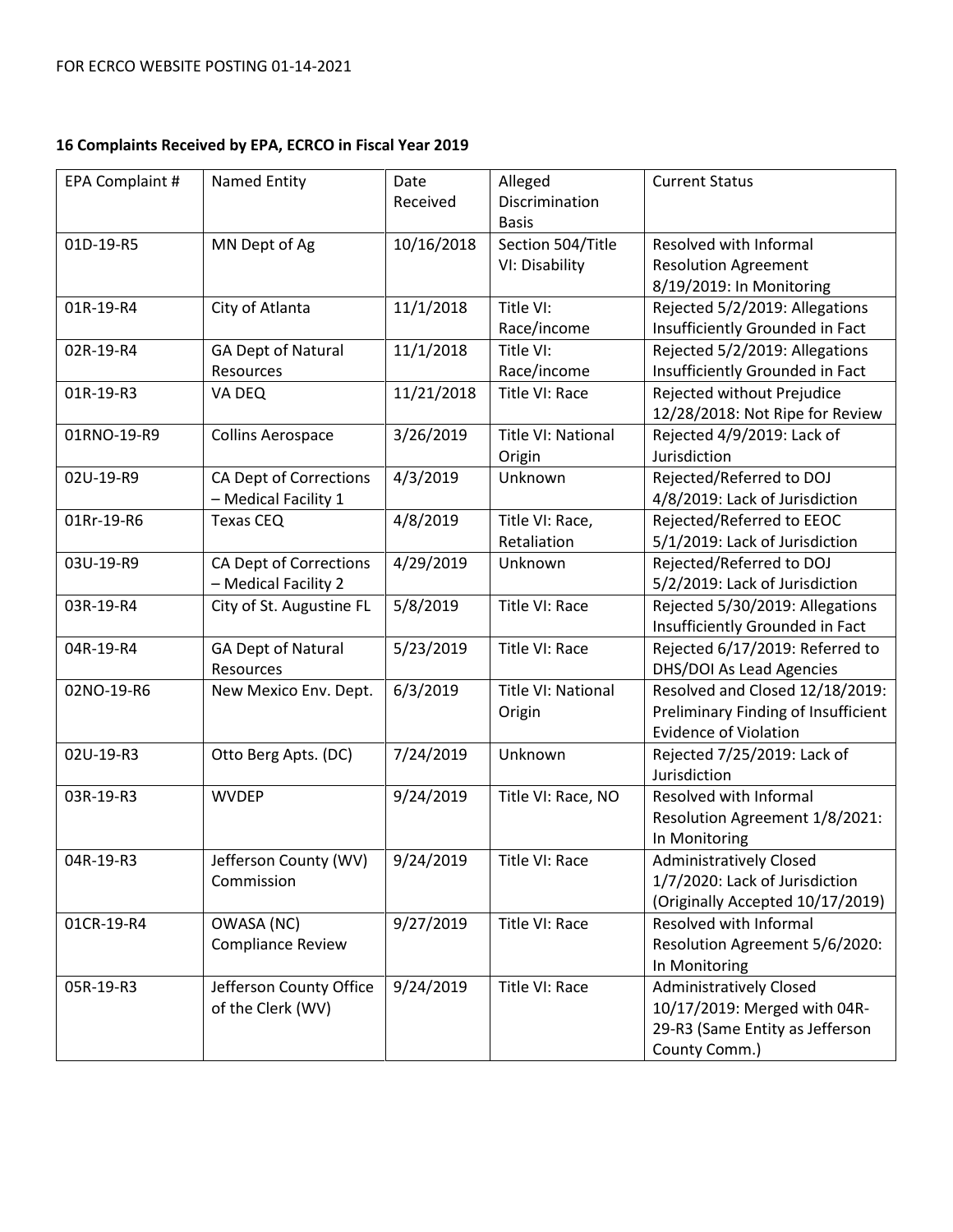| EPA Complaint # | Named Entity                                          | Date<br>Received | Alleged<br>Discrimination                 | <b>Current Status</b>                                                                        |
|-----------------|-------------------------------------------------------|------------------|-------------------------------------------|----------------------------------------------------------------------------------------------|
|                 |                                                       |                  | <b>Basis</b>                              |                                                                                              |
| 01X-18-R6       | <b>Texas Department of</b><br><b>Criminal Justice</b> | 3/6/2018         | <b>None Stated</b>                        | Rejected/Referred to DOJ<br>3/13/2018: Lack of Jurisdiction                                  |
| 01X-18-R9       | Wilmington, CA                                        | 3/12/2018        | None Stated                               | Rejected 4/20/2018: Lack of<br>Jurisdiction                                                  |
| 01R-18-R4       | NC Dept. of<br><b>Environmental Quality</b>           | 3/28/2018        | Title VI: Race                            | Rejected Without Prejudice<br>4/20/2018: Pending w/State<br>Agency                           |
| 02R-18-R9       | LA Unified School Dist.                               | 5/15/2018        | Title VI: Race,<br><b>National Origin</b> | Rejected 6/1/2018: Lack of<br>Jurisdiction and Untimely                                      |
| 02R-18-R4       | NC DEQ - Atlantic<br><b>Coast Pipeline</b>            | 5/16/2018        | Title VI: Race                            | Rejected without Prejudice<br>8/24/2018: Not Ripe for<br>Investigation                       |
| 03R-18-R4       | <b>ADEM - Grievance</b><br>Procedures                 | 6/13/2018        | Title VI: Procedural<br>Violations        | Resolved with Insufficient<br><b>Evidence Finding and Closed</b><br>12/3/2018                |
| 01R-18-R3       | VA DEQ - Atlantic<br><b>Coast Pipeline</b>            | 6/19/2018        | Title VI: Race                            | Rejected without Prejudice<br>8/24/2018: Not Ripe for<br>Investigation                       |
| 02R-18-R3       | Philadelphia Dept. of<br>Health                       | 8/1/2018         | Title VI: Race                            | Rejected without Prejudice<br>8/23/2018: Pending with Local<br>Agency                        |
| 04X-18-R4       | Alabama Dept. of<br>Corrections                       | 8/6/2018         | None                                      | Rejected and Referred to DOJ<br>8/8/2018: Lack of Jurisdiction                               |
| 03U-18-R3       | Moniteau School<br>District, PA                       | 8/13/2018        | Unknown                                   | Rejected 8/30/2018: Lack of<br>Jurisdiction                                                  |
| 03D-18-R9       | Los Angeles County<br>Dept of Public Works            | 8/13/2018        | Section 504:<br>Disability                | Rejected 12/20/2018: Moot, Not<br>Appropriate for Investigation                              |
| 05R-18-R4       | SC Dept of Health and<br><b>Envir Control</b>         | 8/16/2018        | Title VI: Race                            | Rejected 9/7/2018: Untimely<br>Filed                                                         |
| 04R-18-R9       | Tetra Tech                                            | 9/18/2018        | Title VI: Race                            | Rejected 10/9/2018: Lack of<br>Jurisdiction                                                  |
| 05R-18-R9       | City and County of San<br>Francisco                   | 9/18/2018        | Title VI: Race                            | Rejected 12/20/2018: Allegation<br>Not Grounded in Fact/Not<br>Appropriate for Investigation |
| 06R-18-R9       | CalEPA/DTSC                                           | 9/18/2018        | Title VI: Race                            | Rejected 12/20/2018: Allegation<br>Not Grounded in Fact/Not<br>Appropriate for Investigation |
| 07R-18-R9       | CA Regional Water<br><b>Quality Control Board</b>     | 9/18/2018        | Title VI: Race                            | Rejected 12/20/2018: Allegation<br>Not Grounded in Fact/Not<br>Appropriate for Investigation |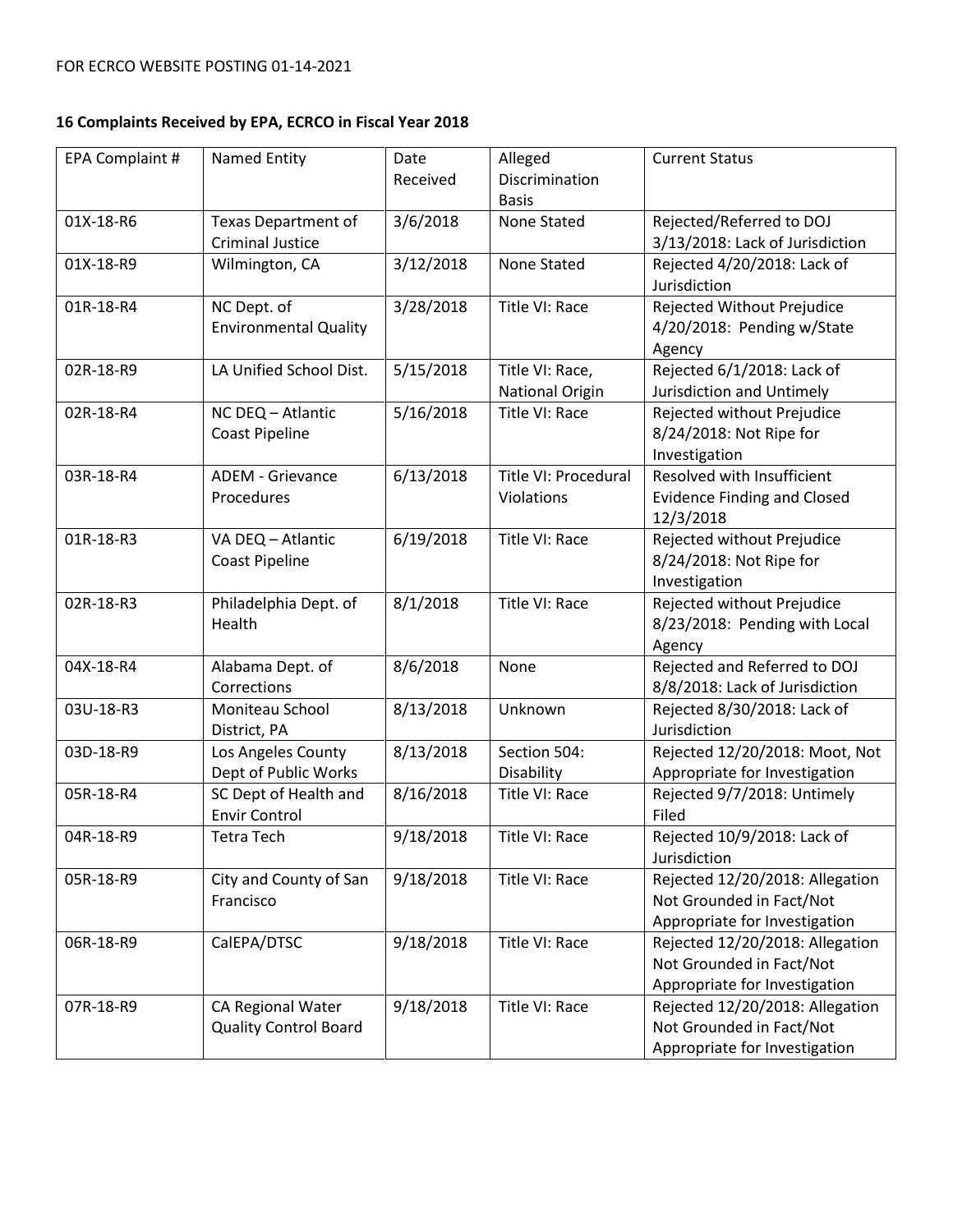| EPA Complaint # | Named Entity                 | Date       | Alleged                        | <b>Current Status</b>                          |
|-----------------|------------------------------|------------|--------------------------------|------------------------------------------------|
|                 |                              | Received   | Discrimination<br><b>Basis</b> |                                                |
| 01R-17-R5       | <b>Illinois EPA</b>          | 11/2/2016  | Title VI: Race                 | Rejected 11/24/2017: Lack of                   |
|                 |                              |            |                                | jurisdiction; untimely filed                   |
| 02R-17-R9       | CA Air Resources Board       | 11/14/2016 | Title VI: Race                 | Administratively Closed:                       |
|                 |                              |            |                                | <b>Complainant Withdrew</b>                    |
|                 |                              |            |                                | Complaint                                      |
| 03D-17-R4       | Kentucky Energy &            | 11/29/2016 | Section 504:                   | Rejected 9/15/2017: Allegation                 |
|                 | <b>Environmental Cabinet</b> |            | Disability                     | Not Grounded in Fact/Not                       |
|                 |                              |            |                                | Appropriate for Investigation                  |
| 04D-17-R9       | AvalonBay                    | 11/29/2016 | Section 504/ADA:               | Rejected 11/3/2017: Lack of                    |
|                 | Communities, Inc.            |            | Disability                     | Jurisdiction                                   |
| 05D-17-R9       | Oakwood Worldwide            | 11/29/2016 | Section 504/ADA:               | Rejected 11/3/2017: Lack of                    |
|                 |                              |            | Disability                     | Jurisdiction                                   |
| 06X-17-R5       | Wisconsin Dept. of           | 11/30/2016 | None                           | Rejected and Referred to DOJ                   |
|                 | Corrections                  |            |                                | 8/3/2017: Lack of Jurisdiction                 |
| 07R-17-R7       | Missouri DNR                 | 12/27/2016 | Title VI: Race                 | Rejected 7/13/2018: Untimely<br>Filed          |
| 08R-17-R7       | Kansas City, MO Health       | 12/26/2016 | Title VI: Race                 | <b>Administratively Closed</b>                 |
|                 | Dept.                        |            |                                | 8/14/2017: Complainant                         |
|                 |                              |            |                                | <b>Withdrew Complaint</b>                      |
| 09D-17-R9       | City of South Lake           | 2/6/2017   | Section 504:                   | Rejected 12/27/2018: Allegation                |
|                 | Tahoe, CA                    |            | Disability                     | Not Grounded in Fact/Not                       |
|                 |                              |            |                                | Appropriate for                                |
|                 |                              |            |                                | Investigation/Untimely                         |
| 10D-17-R4       | City of Tallahassee, FL      | 2/7/2017   | Section 504:                   | Rejected 3/1/2018: Lack of                     |
|                 |                              |            | Disability                     | Jurisdiction                                   |
| 11D-17-R7       | City of Merriam, KS          | 3/31/2017  | Section 504:                   | Rejected 11/24/2017: Lack of                   |
|                 |                              |            | Disability                     | Jurisdiction                                   |
| 12D-17-R7       | City of Overland Park        | 3/31/2017  | Section 504:                   | Rejected 11/24/2017: Lack of                   |
|                 | Fire Department, KS          |            | Disability                     | Jurisdiction                                   |
| 13R-17-R9       | City of Oakland, CA &        | 4/5/2017   | Title VI: Race;                | Resolved Through Informal                      |
|                 | Board of Port                |            | <b>National Origin</b>         | <b>Resolution Agreement:</b>                   |
|                 | Commissioners                |            |                                | 7/25/2019; Monitoring                          |
|                 |                              |            |                                | <b>Completed and Case Closed</b>               |
|                 |                              |            |                                | 12/19/2019                                     |
| 14R-17-R9       | Port of Oakland &            | 4/5/2017   | Title VI: Race                 | Resolved Through Informal                      |
|                 | <b>Board of Port</b>         |            |                                | <b>Resolution Agreement:</b>                   |
|                 | Commissioners                |            |                                | 7/25/2019; Monitoring                          |
|                 |                              |            |                                | <b>Completed and Case Closed</b><br>11/27/2019 |
| 15X-17-R7       | City of Merriam, KS          | 4/11/2017  | None                           | Rejected and Referred                          |
|                 |                              |            |                                | 4/12/2017: Lack of Jurisdiction                |
| 16R-17-R4       | Alabama Department           | 4/28/2017  | Title VI: Race                 | Resolved 12/10/2018:                           |
|                 | of Environmental             |            |                                | Preliminary Findings of                        |
|                 | Management                   |            |                                | Insufficient Evidence of                       |
|                 | (Stone's Throw Landfill)     |            |                                | Discrimination                                 |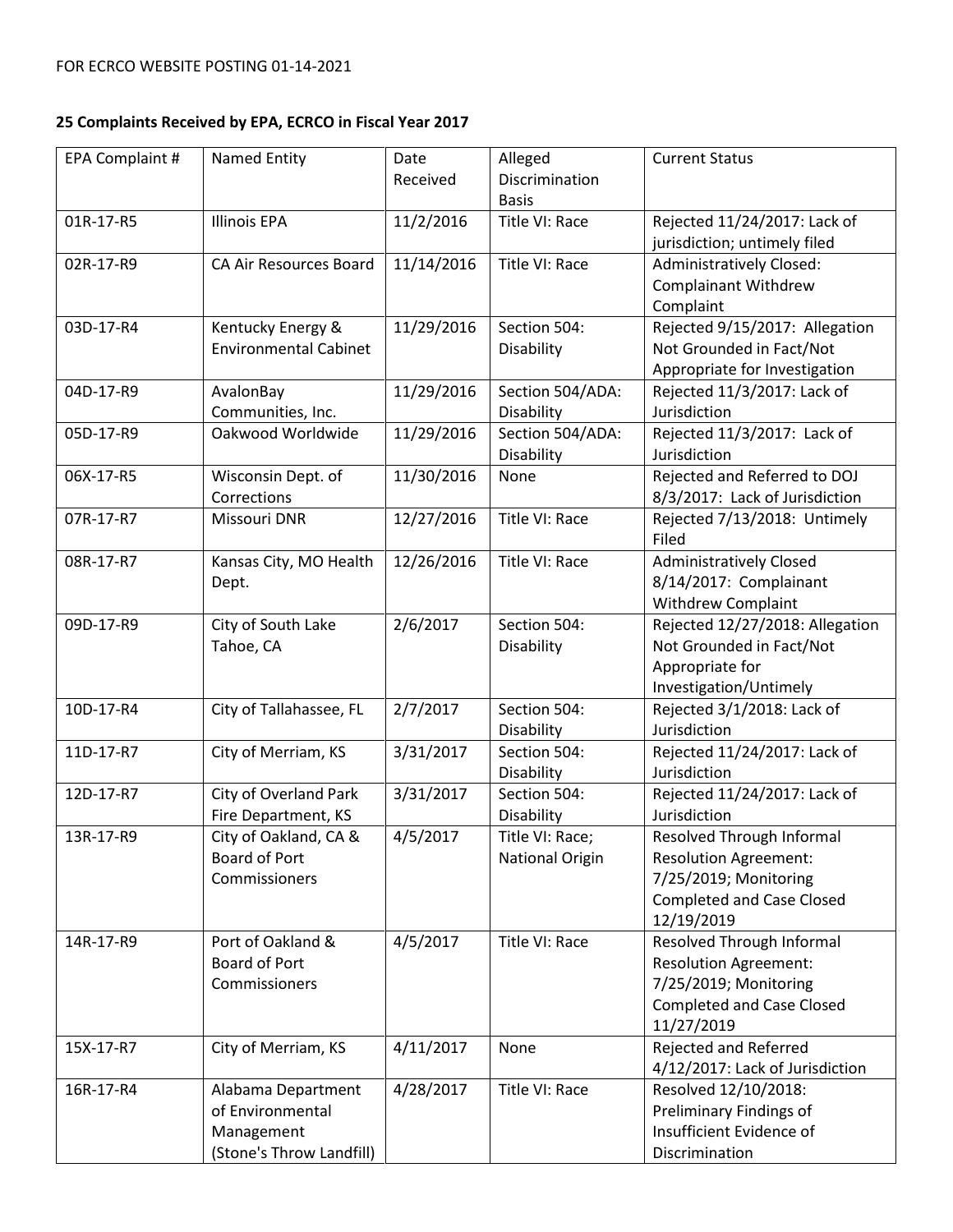FOR ECRCO WEBSITE POSTING 01-14-2021

| 17X-17-R4  | Franklin Correctional,<br><b>NC</b>                             | 5/1/2017  | None                                          | Rejected 8/11/2017: Lack of<br>Jurisdiction                                |
|------------|-----------------------------------------------------------------|-----------|-----------------------------------------------|----------------------------------------------------------------------------|
| 18X-17-R5  | Village of Barrington, IL                                       | 5/10/2017 | None                                          | Rejected 9/14/2017: Lack of<br>Jurisdiction - No Discrimination<br>Alleged |
| 19X-17-R7  | Miller County Health<br>Dept. (MO)                              | 5/16/2017 | None                                          | Rejected 6/19/2017: Lack of<br>Jurisdiction - No Discrimination<br>Alleged |
| 20S-17-R5  | <b>Marketeering Group</b>                                       | 6/3/2017  | Sex Discrimination<br>in Employment           | Rejected/Closed 6/8/2017: Lack<br>of Jurisdiction                          |
| 21X-17-R9  | Redlands, CA Resident                                           | 7/25/2017 | None                                          | Rejected/Closed 7/31/2017: No<br><b>Discrimination Alleged</b>             |
| 22D-17-R3  | Franklin Township,<br>Butler County, PA                         | 7/11/2017 | Section 504:<br>Disability                    | Rejected 9/8/2017: Lack of<br>Jurisdiction                                 |
| 23RD-17-R3 | City of Norfolk, VA                                             | 8/16/2017 | Title VI: Race;<br>Section 504:<br>Disability | Rejected Without Prejudice<br>5/17/2018: Not Ripe for<br>Investigation     |
| 24RD-17-R3 | <b>Norfolk</b><br>Redevelopment and<br><b>Housing Authority</b> | 8/16/2017 | Title VI: Race<br>Section 504:<br>Disability  | Rejected Without Prejudice<br>5/17/2018: Not Ripe for<br>Investigation     |
| 25R-17-R2  | <b>Bristol-Myers Squibb</b>                                     | 9/20/2017 | Title VI: Race                                | Rejected 11/13/2017: Lack of<br>Jurisdiction                               |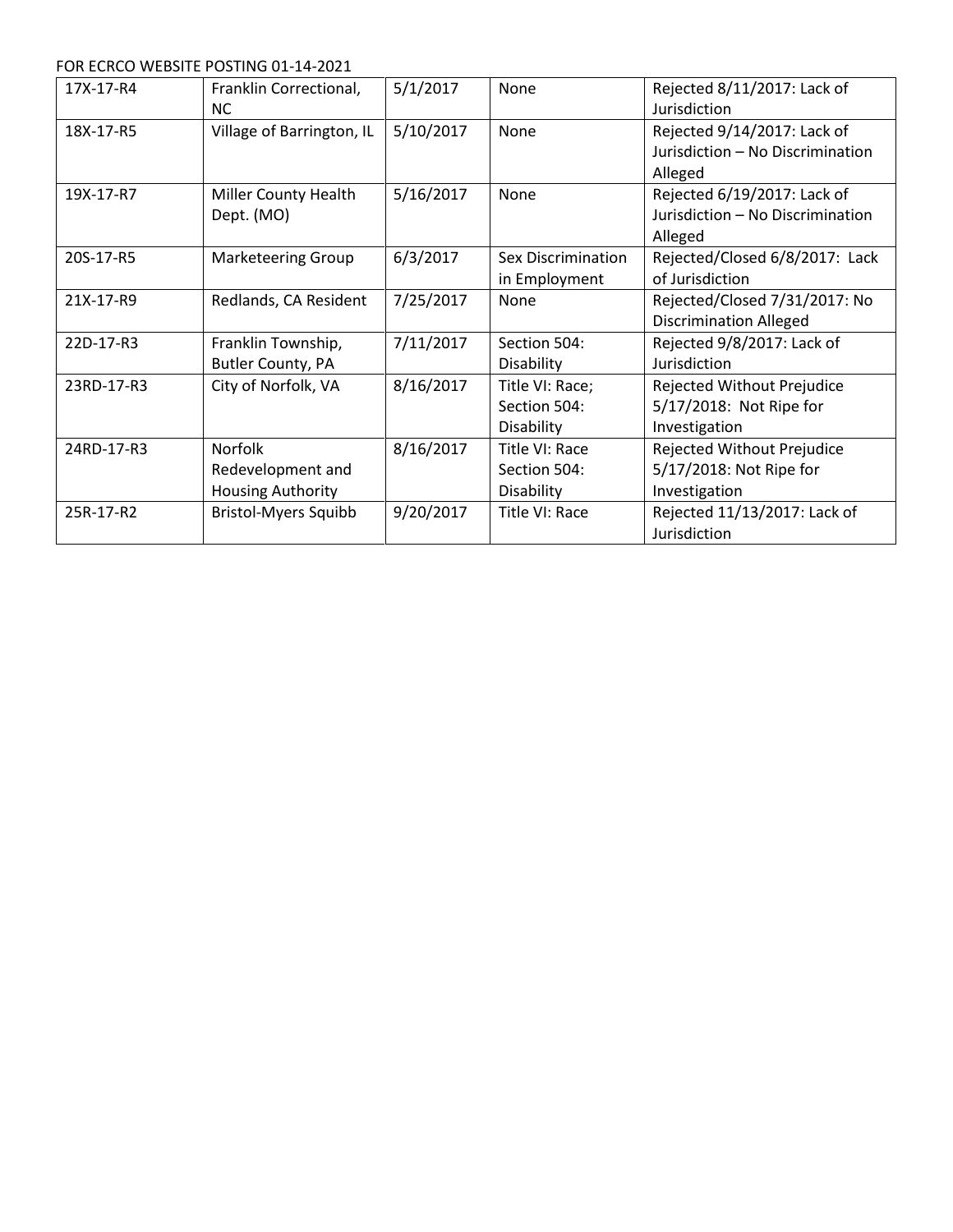| EPA Complaint # | Named Entity                  | Date<br>Received | Alleged<br>Discrimination | <b>Current Status</b>                             |
|-----------------|-------------------------------|------------------|---------------------------|---------------------------------------------------|
|                 |                               |                  | <b>Basis</b>              |                                                   |
| 01X-16-R5       | Village of Barrington         | 10/5/2015        | Unknown (enviro           | Admin Closure 2/16/2017: Lack                     |
|                 | (IL)                          |                  | conditions)               | of response from Complainant to                   |
|                 |                               |                  |                           | requests for clarification                        |
| 02NO-16-R4      | <b>GA Dept of Agriculture</b> | 10/1/2015        | Title VI: National        | Resolved Through Informal                         |
|                 |                               |                  | Origin                    | Resolution Agreement: 2/8/2017;                   |
|                 |                               |                  |                           | Monitoring Completed and Case                     |
|                 |                               |                  |                           | Closed 1/7/2020                                   |
| 03D-16-R2       | City of Rochester NY          | 10/15/2015       | Section 504:              | <b>Resolved Through Early</b>                     |
|                 |                               |                  | Disability                | <b>Complaint Resolution</b>                       |
|                 |                               |                  |                           | Agreement: 7/19/2018; Case                        |
|                 |                               |                  |                           | Closed 10/9/2018                                  |
| 04R-16-R4       | Athens, GA - Fluoride         | 10/30/2015       | Title VI: Race            | Rejected 9/29/2017:                               |
|                 |                               |                  |                           | Investigation Unwarranted-                        |
|                 |                               |                  |                           | insufficiently grounded in fact                   |
| 05R-16-R4       | <b>Athens-Clark County</b>    | 11/30/2015       | Title VI: Race            | Rejected 3/1/2018: Insufficient                   |
|                 | (GA) - Landfill               |                  |                           | information to determine                          |
|                 |                               |                  |                           | jurisdiction, lack of response                    |
|                 |                               |                  |                           | from Complainant to requests for<br>clarification |
| 06D-16-R4       | <b>Athens-Clark County</b>    | 11/30/2015       | Section 504:              | Rejected 12/1/2017: Insufficient                  |
|                 | (GA) - Water Quality          |                  | Disability                | information to determine                          |
|                 |                               |                  |                           | jurisdiction, lack of response                    |
|                 |                               |                  |                           | from Complainant to requests for                  |
|                 |                               |                  |                           | clarification, Complainant                        |
|                 |                               |                  |                           | referred to Region 4 to continue                  |
|                 |                               |                  |                           | existing actions re: enviro issues                |
| 07X-16-R10      | Shorewood Heights             | 12/9/2015        | Unknown (enviro           | Rejected 4/20/2016: Lack of                       |
|                 | Apt. (WA)                     |                  | conditions)               | recipient jurisdiction, lack of                   |
|                 |                               |                  |                           | discriminatory act                                |
| 08R-16-R6       | Baton Rouge, LA               | 12/22/2015       | Title VI: Race            | Rejected 6/18/2018: Lack of                       |
|                 |                               |                  |                           | jurisdiction                                      |
| 09U-16-R6       | TX Dept. of Criminal          | 1/11/2016        | Unknown (enviro           | Referred 7/6/2016 (DOJ, DOI,                      |
|                 | Justice                       |                  | conditions)               | USDA): Lack of Jurisdiction                       |
| 10X-16-R5       | Unknown                       | 1/14/2016        | Unknown (enviro           | Rejected 7/19/2016: Insufficient                  |
|                 |                               |                  | conditions)               | information to determine                          |
|                 |                               |                  |                           | jurisdiction                                      |
| 11U-16-R4       | Duke Power                    | 2/4/2016         | Unknown (enviro           | Rejected/Referred 11/2/2017:                      |
|                 |                               |                  | conditions)               | Lack of recipient status, enviro                  |
|                 |                               |                  |                           | conditions referred to EPA R4                     |
|                 |                               |                  |                           | Drinking Water staff                              |
| 12X-16-R5       | Factory Farms,                | 2/7/2015         | Unknown (enviro           | Admin Closure 7/18/2016:                          |
|                 | Brodhead, WI                  |                  | conditions)               | Complaint Withdrawn                               |
| 13R-16-R4       | AL DEM - Dothan               | 2/3/2016         | Title VI: Race            | Resolved and Closed 3/1/2018:                     |
|                 | Landfill                      |                  |                           | Admin Closure re: Issue 1                         |
|                 |                               |                  |                           | (mootness) 11/3/2016; Issue 2 -                   |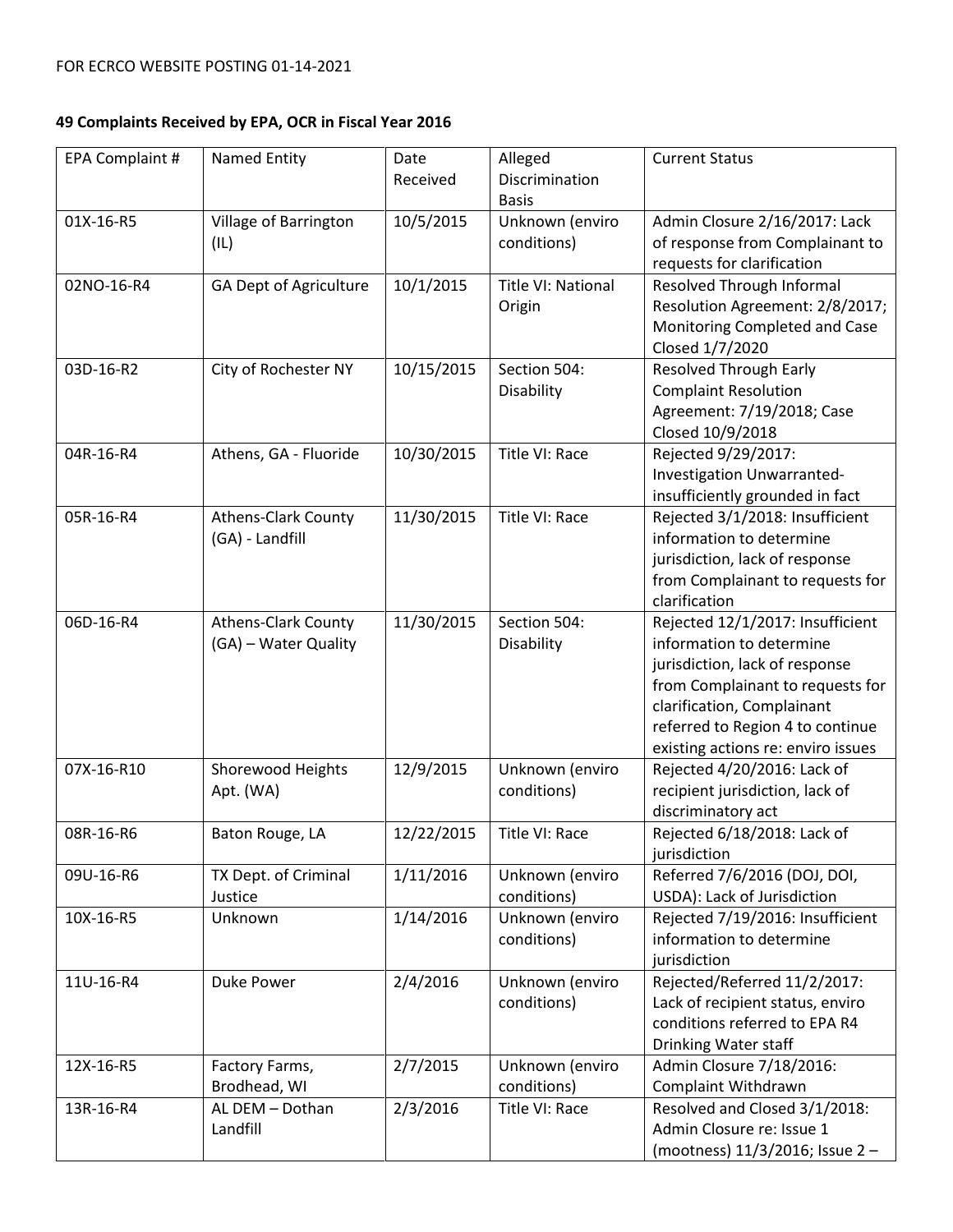|             |                          |            |                        | insufficient evidence of                 |
|-------------|--------------------------|------------|------------------------|------------------------------------------|
|             |                          |            |                        | noncompliance                            |
| 14X-16-R4   | Not Provided by          | 11/10/2015 | Unknown                | Admin Closure 6/30/2016: OCR             |
|             | Complainant              |            |                        | unable to open original DVD              |
|             |                          |            |                        | correspondence, lack of response         |
|             |                          |            |                        | from Complainant to follow-up            |
|             |                          |            |                        | notice from OCR                          |
| 15R-16-R4   | DeKalb County, GA        | 3/4/2016   | Title VI: Race         | Rejected 9/1/2017: Lack of               |
|             |                          |            |                        | discriminatory act                       |
| 16U-16-R9   | Sacramento Air Quality   | 3/8/2016   | Unknown                | Rejected 8/29/2017: Lack of              |
|             | <b>Mgmt District</b>     |            | (corruption in         | timeliness, lack of discriminatory       |
|             |                          |            | agency)                | basis                                    |
| 17RD-16-R5  | Michigan DEQ             | 3/8/2016   | Title VI: Race         | Resolved Through Informal                |
|             |                          |            | Section 504:           | <b>Resolution Agreement:</b>             |
|             |                          |            | Disability             | 12/4/2019; Monitoring                    |
|             |                          |            |                        | <b>Completed and Case Closed</b>         |
|             |                          |            |                        | 1/5/2021                                 |
| 18RD-16-R5  | Genesee County, MI       | 3/8/2016   | Title VI: Race         | Resolved Through Informal                |
|             |                          |            | Section 504:           | <b>Resolution Agreement:</b>             |
|             |                          |            | Disability             | 12/19/2019; In Monitoring                |
| 19RD-16-R5  | City of Flint, MI        | 3/8/2016   | Title VI: Race         | Resolved Through Informal                |
|             |                          |            | Section 504:           | Resolution Agreement: 3/4/2020;          |
|             |                          |            | Disability             | In Monitoring                            |
| 20X-16-R4   | Not Provided by          | 2/24/2016  | Unknown                | Rejected 8/31/2016: Lack of              |
|             | Complainant              |            |                        | jurisdiction, referral unwarranted       |
| 21X-16-R3   | Not Provided by          | 3/17/2016  | Unknown (enviro        | Rejected 6/7/2017: Insufficient          |
|             | Complainant              |            | conditions)            | information to determine                 |
|             |                          |            |                        | jurisdiction, provided contact           |
|             |                          |            |                        | information of Prince George's           |
|             |                          |            |                        | County MD re: Noise Ordinance            |
| 22R-16-R4   | FL DEP                   | 3/19/2016  | Title VI: Race         | Rejected 3/1/2018: Investigation         |
|             |                          | 3/22/2016  |                        | Unwarranted-insufficiently               |
|             |                          |            |                        | grounded in fact                         |
| 23RNO-16-R3 | MD Dept. of Envir -      | 8/24/2015  | Title VI: Race,        | Rejected 12/20/2016: Untimely            |
|             | <b>Lead Paint</b>        |            | <b>National Origin</b> | filed                                    |
| 24R-16-R5   | EPA, Region 5            | 4/18/2015  | Title VI: Race         | Rejected 6/6/2016: Lack of               |
|             |                          |            |                        | recipient status, further action         |
|             |                          |            |                        | referred to EPA Region 5                 |
| 25TA-16-R2  | New York DEC             | 4/22/2016  | N/A                    | <b>Technical Assistance to Recipient</b> |
| 26R-16-R6   | City of Dallas, TX       | 4/25/2016  | Title VI: Race         | Rejected 9/19/2018:                      |
|             |                          |            |                        | Investigation Unwarranted-               |
|             |                          |            |                        | insufficiently grounded in fact          |
| 27R-16-R6   | Arkansas DEQ             | 4/26/2016  | Title VI: Race         | Resolved Through Informal                |
|             |                          |            |                        | Resolution Agreement: 1/8/2021;          |
|             |                          |            |                        | In Monitoring                            |
| 28R-16-R3   | <b>MD Public Service</b> | 5/11/2016  | Title VI: Race         | Resolved Through EPA/DOT joint           |
|             | Comm                     |            |                        | Informal Resolution Agreement:           |
|             |                          |            |                        | 1/30/2019; Monitoring                    |
|             |                          |            |                        | conducted by DOT                         |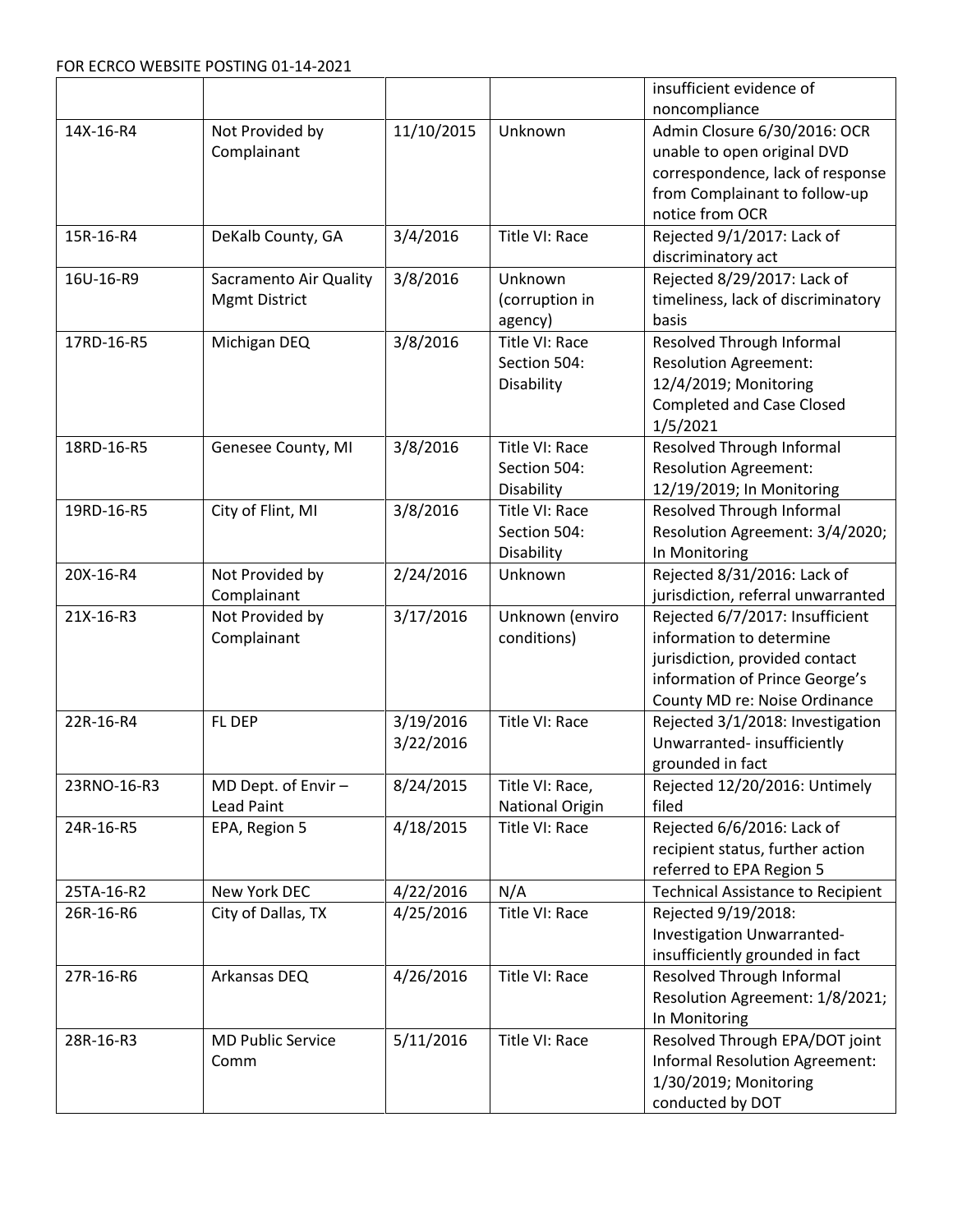FOR ECRCO WEBSITE POSTING 01-14-2021

| 29R-16-R3    | MD Dept. of<br>Environment<br>(Brandywine)             | 5/11/2016              | Title VI: Race                            | Resolved Through EPA/DOT joint<br><b>Informal Resolution Agreement:</b><br>1/30/2019; Monitoring<br><b>Completed and Case Closed</b><br>12/15/2020                                    |
|--------------|--------------------------------------------------------|------------------------|-------------------------------------------|---------------------------------------------------------------------------------------------------------------------------------------------------------------------------------------|
| 30R-16-R3    | MD Dept of Nat Res                                     | 5/11/2016              | Title VI: Race                            | Resolved Through EPA/DOT joint<br><b>Informal Resolution Agreement:</b><br>1/30/2019; Monitoring<br><b>Completed and Case Closed</b><br>2/6/2020                                      |
| 31R-16-R4    | St. John's County, FL                                  | 5/17/2016<br>5/19/2016 | Title VI: Race,<br>retaliation            | Rejected and Closed 3/1/2018:<br>Investigation Unwarranted-<br>insufficiently grounded in fact                                                                                        |
| 32D-16-R9    | Santa Clara County, CA                                 | 6/6/2016               | ADA/Section 504:<br>Disability            | Rejected (and Referred to HHS)<br>11/3/2017: Lack of Jurisdiction                                                                                                                     |
| 33TA-16-R3   | DE Dept of Nat Res and<br><b>Environmental Control</b> | 6/3/2016               | N/A                                       | <b>Technical Assistance</b>                                                                                                                                                           |
| 34RNO-16-R10 | Yakima Regional Clean<br>Air Authority, WA             | 6/11/2016              | Title VI: Race,<br><b>National Origin</b> | Resolved Through Informal<br>Resolution Agreement: 8/9/2019;<br>Monitoring Completed and Case<br>Closed 8/19/2020                                                                     |
| 35RNO-16-R10 | WA Dept of Ecology                                     | 6/11/2016              | Title VI: Race,<br><b>National Origin</b> | Rejected 2/11/2019: Lack of<br>alleged covered discriminatory<br>act                                                                                                                  |
| 36R-16-R9    | City and County of<br>Honolulu, HI                     | 6/30/2016              | Title VI: Race                            | Referred (EEOC) 2/16/2017: Lack<br>of Jurisdiction                                                                                                                                    |
| 37r-16-R4    | NC DEQ - Pork CAFO<br>(Retaliation)                    | 7/11/2016              | Title VI: Retaliation                     | Accepted and Admin Closure<br>8/2/2016: Incorporated into<br>then-Pending Investigation of<br>11R-14-R4                                                                               |
| 38r-16-R4    | AL DEM - Arrowhead<br>Landfill (Retaliation)           | 8/19/2016              | Title VI: Retaliation                     | Accepted and Admin Closure<br>10/5/2016: Incorporated into<br>then-Pending Investigation of<br>12R-13-R4                                                                              |
| 39R-16-R9    | CA Dept of Toxic<br><b>Substances Control</b>          | 8/26/2016              | Title VI: Race                            | Rejected 10/15/2018: Further<br>Investigation Unwarranted-<br>issue raised in complaint resolved                                                                                      |
| 40D-16-R4    | Habitat for Humanity,<br>Jacksonville FL               | 8/30/2016              | Section 504:<br>Disability                | Rejected 11/3/2017: Lack of<br>recipient jurisdiction, provided<br>FDEP contact re: enviro concerns                                                                                   |
| 41D-16-R4    | City of Jacksonville, FL                               | 8/30/2016              | Section 504:<br>Disability                | Rejected 11/3/2017: Not timely<br>filed                                                                                                                                               |
| 42D-16-R9    | <b>BAAQMD</b>                                          | 8/31/2016              | Section 504:<br>Disability                | Rejected 8/30/2018:<br>Investigation Unwarranted - issue<br>raised in complaint resolved                                                                                              |
| 43X-16-R4    | Casa Verde Mobile<br>Homes, FL                         | 8/31/2016              | Unknown (enviro<br>conditions)            | Admin Closure/Referral<br>10/11/2016: No complainant<br>contact information, no<br>allegation of discrimination -<br>referred corresp. to EPA HQ and<br>Region 4 Drinking Water staff |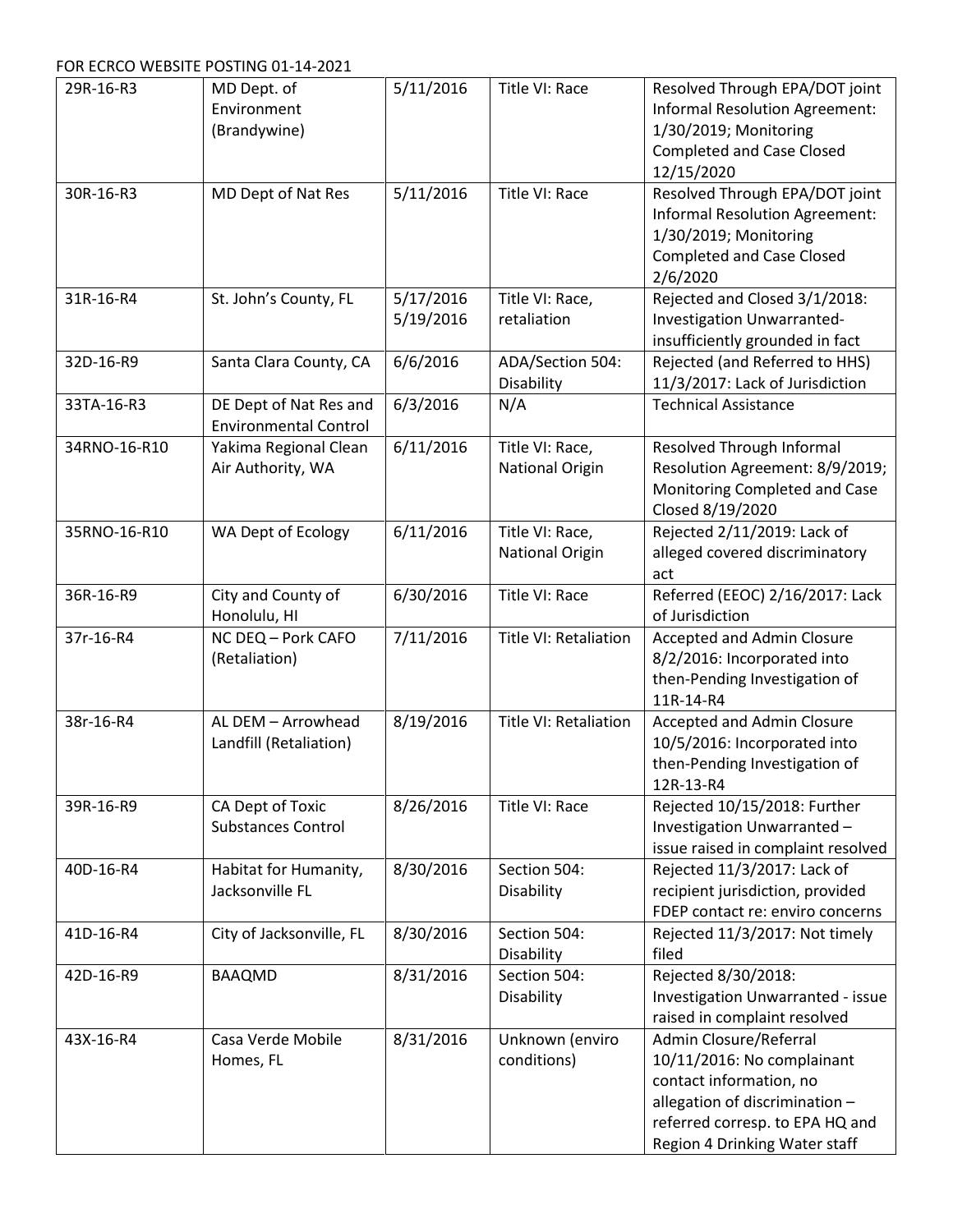#### FOR ECRCO WEBSITE POSTING 01-14-2021

| 44RNO-16-R9 | Hawaii Dept of Ag                         | 9/15/2016 | Title VI: Race,<br><b>National Origin</b> | Resolved Through Informal<br><b>Resolution Agreement:</b><br>5/30/2019; In Monitoring                                       |
|-------------|-------------------------------------------|-----------|-------------------------------------------|-----------------------------------------------------------------------------------------------------------------------------|
| 45RNO-16-R9 | Hawaii Agribusiness<br>Dev Corp           | 9/15/2016 | Title VI: Race,<br><b>National Origin</b> | Resolved Through Informal<br><b>Resolution Agreement:</b><br>8/29/2019; In Monitoring                                       |
| 46R-16-R4   | Lee County (FL) School<br><b>District</b> | 9/22/2016 | Title VI: Race,<br><b>National Origin</b> | Rejected 5/1/2017: Lack of<br>Jurisdiction                                                                                  |
| 47U-16-R4   | NC Dept of Public<br>Safety               | 9/12/2016 | Unknown (enviro<br>conditions)            | Rejected and Referred (DOJ)<br>11/9/2017: Lack of Jurisdiction                                                              |
| 48X-16-R6   | Lewis Unit (TX)                           | 9/23/2016 | None                                      | Resolved and closed<br>administratively 12/19/2016:<br>provided EPA contact re:<br>injection of flotation foam for<br>boats |
| 49X-16-R5   | Indiana Dept of Transp                    | 2/25/2016 | <b>Title VI and NEPA</b>                  | Rejected and Referred (FHWA)<br>5/19/2017: Lack of Jurisdiction                                                             |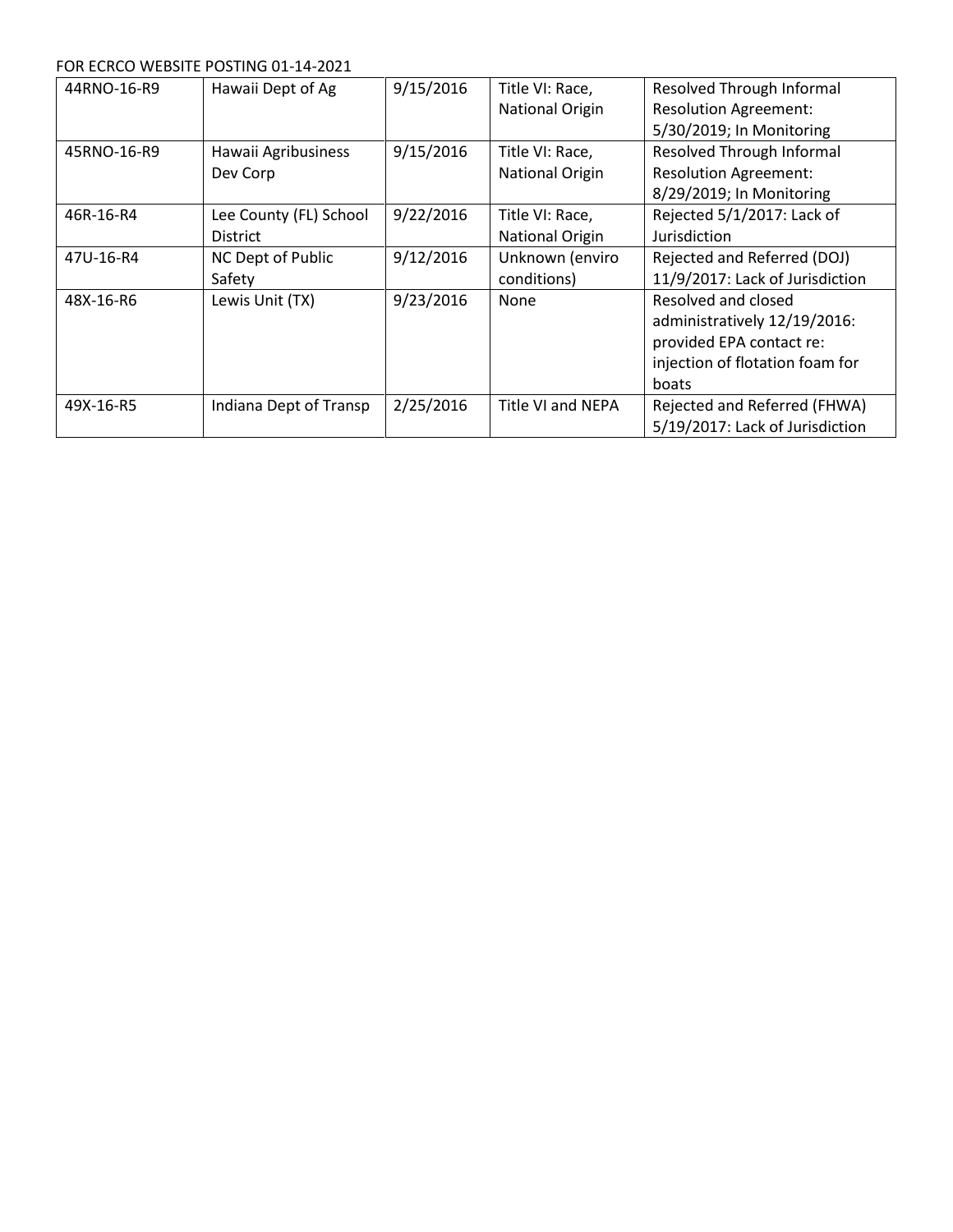# **26 Complaints Received by EPA, OCR in Calendar/Fiscal Year 2015\***

| EPA Complaint # | <b>Named Entity</b>                                                | Date<br>Received | Alleged<br>Discrimination      | <b>Current Status</b>                                                                                                                                                            |
|-----------------|--------------------------------------------------------------------|------------------|--------------------------------|----------------------------------------------------------------------------------------------------------------------------------------------------------------------------------|
|                 |                                                                    |                  | <b>Basis</b>                   |                                                                                                                                                                                  |
| 01R-15-R4       | AL Dept of Corrections                                             | 1/5/2015         | Unknown (enviro<br>conditions) | Rejected and Referred (DOJ)<br>3/27/2015: Lack of Jurisdiction                                                                                                                   |
| 02R-15-R3       | Balt. County (MD) Dept<br>of Public Works                          | 1/23/2015        | Title VI: Race                 | Rejected 3/31/2015: Lack of<br><b>Current Jurisdiction</b>                                                                                                                       |
| 03R-15-R4       | Jefferson Co (AL) Dept<br>of Health - ABC Coke                     | 2/6/2015         | Title VI: Race                 | Resolved Through Informal<br>Resolution Agreement: 7/2/2019;<br>In Monitoring                                                                                                    |
| 04R-15-R4       | AL Dept of Corrections<br>- Limestone Corr Fac                     | 2/9/2015         | Unknown (enviro<br>conditions) | Rejected and Referred (DOJ)<br>4/3/2015: Lack of Jurisdiction                                                                                                                    |
| 05D-15-R6       | Laredo (TX); Webb Co<br>(TX) Utilities Dept;<br><b>TCEQ</b>        | 2/18/2015        | Section 504:<br>Disability     | Rejected 1/21/2016: Lack of<br>Jurisdiction (City and County),<br>Lack of Discriminatory Act                                                                                     |
| 06R-15-R6       | Ameripure Oyster<br>Plant; City of Franklin<br>(LA)                | 2/24/2015        | Title VI: Race                 | Rejected 5/5/2015 & 2/11/2016:<br>Lack of Jurisdiction, Untimely<br>Filed                                                                                                        |
| 07R-15-R6       | Baton Rouge (LA)                                                   | 2/25/2015        | Title VI: Race                 | Rejected 8/31/2016: Lack of<br>Discriminatory Act                                                                                                                                |
| 08R-15-R4       | Jefferson Co (AL) Dept<br>of Health - Walter                       | 3/2/2015         | Title VI: Race                 | Resolved Through Informal<br>Resolution Agreement: 7/2/2019;<br>In Monitoring                                                                                                    |
| 09R-15-R9       | Calif. EPA/Dept of Toxic<br><b>Substances Control</b>              | 3/19/2015        | Title VI: Race                 | Resolved and Closed Through<br>ADR Settlement: 9/13/2016                                                                                                                         |
| 10U-15-R8       | ND Dept of Agriculture                                             | 4/13/2015        | Unknown<br>(mediation service) | Rejected and Referred (USDA)<br>7/8/2015: Lack of Jurisdiction                                                                                                                   |
| 11D-15-R3       | Winn Apts. (DC)                                                    | 6/8/2015         | Section 504:<br>Disability     | Rejected and Referred (DC Dept<br>of Health, DC Dept of Consumer<br>Regulatory Affairs) 8/20/2015:<br>Lack of Jurisdiction                                                       |
| 12U-15-R5       | Auto Body Shop                                                     | 6/9/2015         | Unknown (enviro<br>conditions) | Rejected 4/14/2016: Lack of<br>discriminatory act, suggested<br>contact USDOL/OSHA                                                                                               |
| 13U-15-R4       | NC Dept of Public<br>Safety - Pamlico Corr<br>Inst                 | 6/24/2015        | Unknown (enviro<br>conditions) | Rejected and Referred (DOJ)<br>8/20/2015: Lack of Jurisdiction                                                                                                                   |
| 14U-15-R3       | Kinzer Drilling; Energy<br>Corp; WV DEP-<br><b>Abandoned Mines</b> | 6/24/2015        | Unknown (enviro<br>conditions) | Rejected 3/17/2017: Lack of<br>Jurisdiction (Kinzer, Energy Corp);<br>Lack of Discrim Act (WVDEP) -<br>suggested contact DOI/OSMRE,<br>WV Enviro Council, WV Rivers<br>Coalition |
| 15U-15-R4       | NC Dept of Public<br>Safety - Eastern Corr<br>Inst                 | 6/30/2015        | Unknown (enviro<br>conditions) | Rejected and Referred (USDOJ,<br>NC DHHS, USDOL/OSHA)<br>8/21/2015: Lack of Jurisdiction                                                                                         |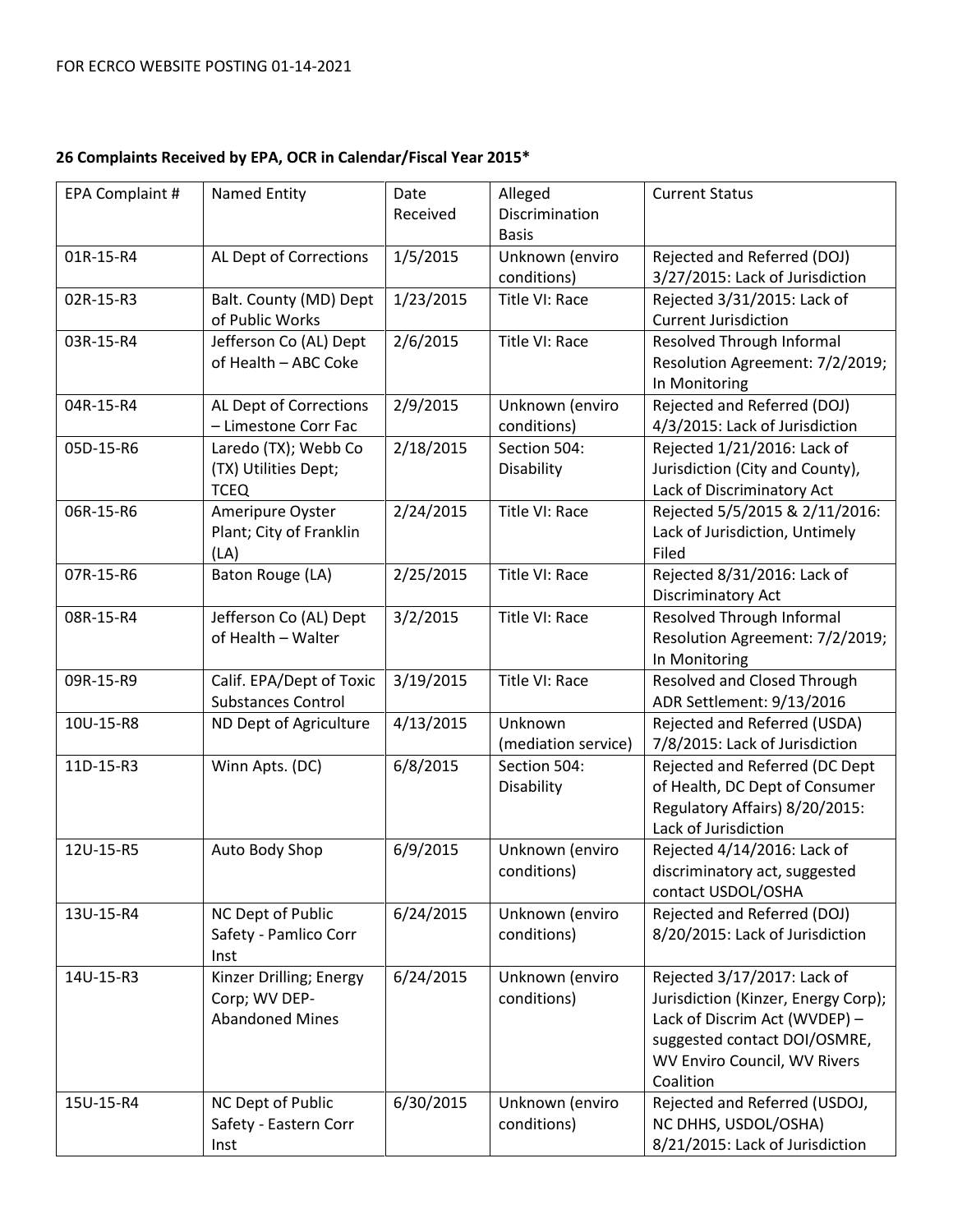FOR ECRCO WEBSITE POSTING 01-14-2021

| 16D-15-R3    | Philadelphia County           | 6/29/2015 | Section 504:              | Rejected and Referred (HHS)         |
|--------------|-------------------------------|-----------|---------------------------|-------------------------------------|
|              | (PA) Assistance Office        |           | Disability                | 7/22/2015: Lack of Jurisdiction     |
| 17X-15-R5    | Rainforest Inquiry            | 5/27/2015 | Unknown (enviro           | Referred to EPA Office of Enviro    |
|              | (Jefferson ES 4 <sup>th</sup> |           | conditions)               | Education on 8/20/2015 for          |
|              | Graders, Rochester,           |           |                           | response - Not a Complaint          |
|              | MN)                           |           |                           |                                     |
| 18R-15-R5    | IL EPA - Agrifine             | 7/23/2015 | Title VI: Race            | Admin Closure (Withdrawn):          |
|              |                               |           |                           | 1/27/2016                           |
| 19R-15-R2    | NJ DEP - Trenton HS           | 5/26/2015 | Title VI: Race            | Rejected 9/14/2018:                 |
|              |                               |           |                           | Investigation Unwarranted-          |
|              |                               |           |                           | actions already taken               |
| 20U-15-R6    | Broken Arrow, OK Area         | 7/10/2015 | Unknown (enviro           | Rejected 8/10/2015: No recipient    |
|              |                               |           | conditions)               | named, no discriminatory act        |
| 21U-15-R4    | AL Dept of Corrections        | 7/21/2015 | Unknown (enviro           | Rejected and Referred (DOJ)         |
|              |                               |           | conditions)               | 8/27/2015: Lack of Jurisdiction     |
| 22X-15-R6    | Village Villas (Hot           | 8/6/2015  | Unknown (enviro           | Rejected 1/20/2016: Lack of         |
|              | Springs, AR)                  |           | conditions)               | Jurisdiction, Lack of Discrim Act - |
|              |                               |           |                           | suggested contact Hot Springs       |
|              |                               |           |                           | <b>Nuisance Abatement Office</b>    |
| 23U-15-R9    | Double Tree Hotel             | 8/12/2015 | Unknown (enviro           | Rejected 2/2/2016: Lack of          |
|              | (Sacramento, CA)              |           | conditions)               | Jurisdiction, Lack of Discrim Act-  |
|              |                               |           |                           | suggested contact Calif. DPH,       |
|              |                               |           |                           | Indoor Air Quality Section          |
| 24U-15-R4    | Pipe Masters (NC)             | 8/22/2015 | Unknown (enviro           | Rejected 3/17/2016: Lack of         |
|              |                               |           | conditions)               | Jurisdiction, Lack of Discrim Act   |
| 25R-15-R6    | Stella-Jones Inc. Colfax      | 8/23/2015 | Title VI: Race            | Rejected 9/29/2017: Lack of         |
|              | Treating Co (LA)              |           |                           | Jurisdiction - referred EPA         |
|              |                               |           |                           | Region 6 (existing contact)         |
| 26NOD-15-R10 | City of Mukilteo (WA)         |           | <b>Title VI: National</b> | Rejected 5/15/2018:                 |
|              |                               |           | Origin                    | Investigation Unwarranted-          |
|              |                               |           | Section 504:              | claim 1 speculative, claim 2 - lack |
|              |                               |           | Disability                | of discriminatory act, claim 3 -    |
|              |                               |           |                           | lack of discriminatory act          |

\*Complaints received January 1-September 30, 2015 were assigned a case number, including the middle segment denoting the year as "15" consistent with the calendar year. Items received thereafter in calendar year 2015 were assigned a "16" case number in accordance with a decision to switch to the current practice of tracking cases by Fiscal Year rather than calendar year.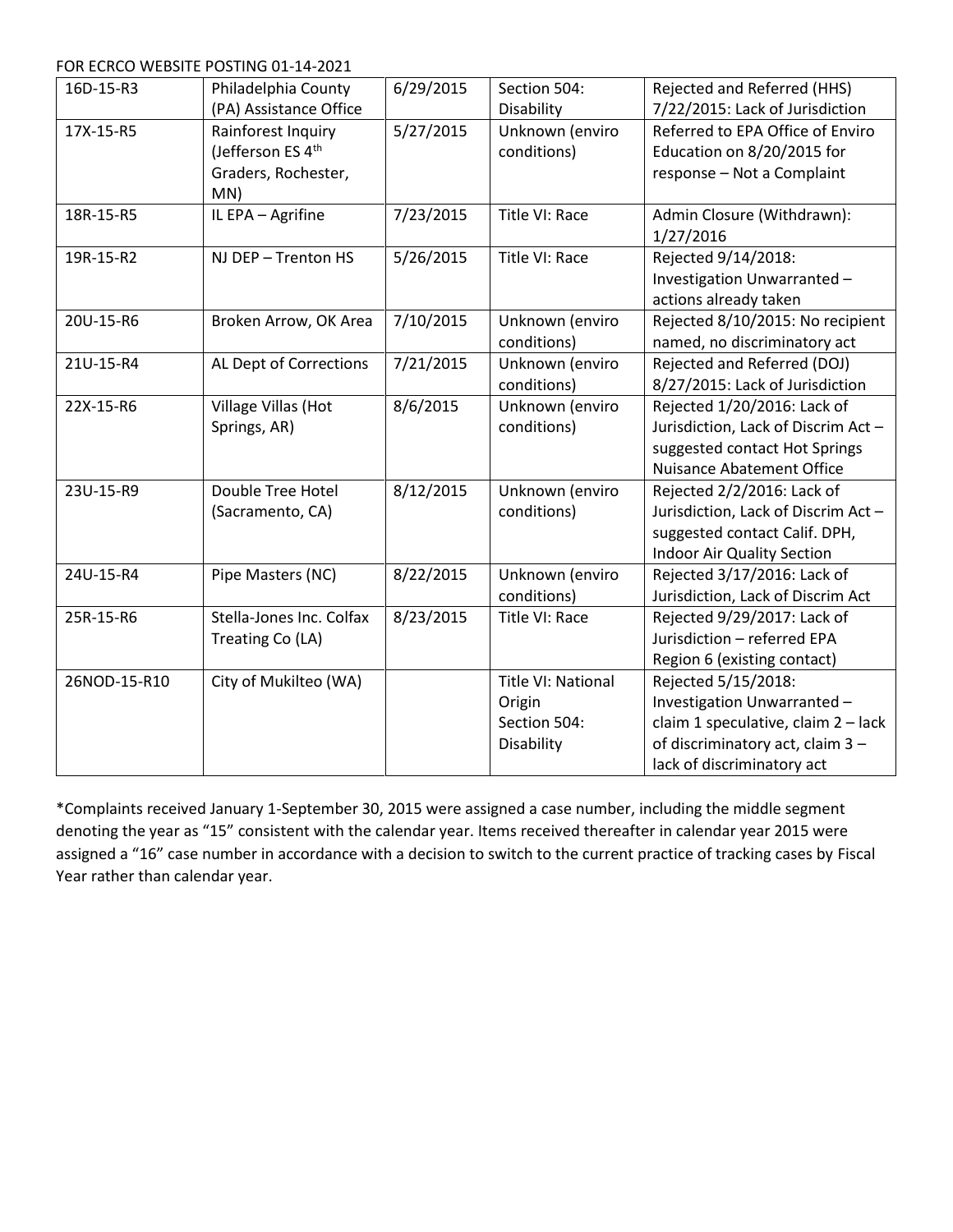## **21 Complaints Received by EPA, OCR in Calendar Year 2014**

| EPA Complaint # | <b>Named Entity</b>                                                                                                                                                        | Date<br>Received | Alleged<br>Discrimination<br><b>Basis</b>                         | <b>Current Status</b>                                                                                                                                                                                                                                                                   |
|-----------------|----------------------------------------------------------------------------------------------------------------------------------------------------------------------------|------------------|-------------------------------------------------------------------|-----------------------------------------------------------------------------------------------------------------------------------------------------------------------------------------------------------------------------------------------------------------------------------------|
| 01R-14-R2       | Port Authority of<br>NY&NJ                                                                                                                                                 | 1/27/2014        | Title VI: Race                                                    | Rejected 2/2/2015: Untimely<br>filed                                                                                                                                                                                                                                                    |
| 02R-14-R4       | Florida Atlantic Univ                                                                                                                                                      | 1/12/2014        | Title VI: Race                                                    | Rejected 4/24/2014: Lack of<br>Jurisdiction, lack of<br>discriminatory act                                                                                                                                                                                                              |
| 03A-14-R6       | Waller County (TX);<br><b>TCEQ</b>                                                                                                                                         | 3/12/2014        | Age Discrimination<br>Act: Age<br>Title VI: Race                  | Rejected Without Prejudice<br>10/29/2014: Pending Litigation                                                                                                                                                                                                                            |
| 04D-14-R10      | ID DEQ; Clearwater<br>County (ID); City of<br>Orofino (ID);<br>Orofino/Whiskey Creek<br>Water and Sewer Dist.                                                              | 3/24/2014        | Section 504:<br>Disability                                        | Rejected 4/2/2015: Untimely<br>Filed and Lack of Jurisdiction (1);<br>Lack of Discriminatory Act and<br>Lack of Jurisdiction (2); Lack of<br>Discriminatory Act, Uncertain<br>Timeliness and Lack of<br>Jurisdiction (3); Lack of<br>Discriminatory Act and Uncertain<br>Timeliness (4) |
| 05R-14-R9       | City of Oakland (CA);<br>Port of Oakland (CA);<br>US CBP; North<br>American 3PL                                                                                            | 5/9/2014         | Title VI: Race                                                    | Rejected and Referred (DOT)<br>10/10/2014: Lack of Subject-<br>matter Jurisdiction                                                                                                                                                                                                      |
| 06R-14-R9       | Calif Dept of<br><b>Corrections and Rehab</b>                                                                                                                              | 6/6/2014         | Title VI: Race                                                    | Rejected and Referred (DOJ)<br>10/1/2014: Lack of Jurisdiction                                                                                                                                                                                                                          |
| 07A-14-R9       | North Coast Regional<br><b>Water Quality Control</b><br>Board (CA)                                                                                                         | 6/19/2014        | Age Discrimination<br>Act: Age<br>Title VI: Race                  | Rejected 6/10/2015: Unripe for<br>Investigation                                                                                                                                                                                                                                         |
| 08R-14-R9       | County of Los Angeles<br>(CA); City of Los<br>Angeles; Los Angeles<br><b>Regional Water Quality</b><br>Control Board; Los<br>Angeles Unified School<br>District; Shell Oil | 6/7/2014         | Title VI: Race                                                    | Rejected 4/13/2015: Untimely<br>filed                                                                                                                                                                                                                                                   |
| 09R-14-R4       | NC Dept of Public<br>Safety - Green Corr<br>Inst                                                                                                                           | 7/7/2014         | Title VI: Race                                                    | Rejected and Referred (DOJ)<br>5/5/2015: Lack of Jurisdiction                                                                                                                                                                                                                           |
| 10NO-14-R10     | Lane Regional Air<br>Protection Agency (OR)                                                                                                                                | 8/5/2014         | <b>Title VI: National</b><br>Origin                               | <b>Resolved Through Informal</b><br><b>Resolution Agreement:</b><br>9/23/2019; In Monitoring                                                                                                                                                                                            |
| 11R-14-R4       | <b>NC DEQ</b>                                                                                                                                                              | 9/3/2014         | Title VI: Race                                                    | Resolved and Closed Through<br>ADR Settlement: 5/7/2018                                                                                                                                                                                                                                 |
| 12NOD-14-R6     | <b>Lyondell Chemical Corp</b><br>(TX)                                                                                                                                      | 8/25/2014        | <b>Title VI: National</b><br>Origin<br>Section 504:<br>Disability | Rejected 2/11/2016: Untimely<br>filed, Lack of Discriminatory Act,<br>Lack of Jurisdiction                                                                                                                                                                                              |